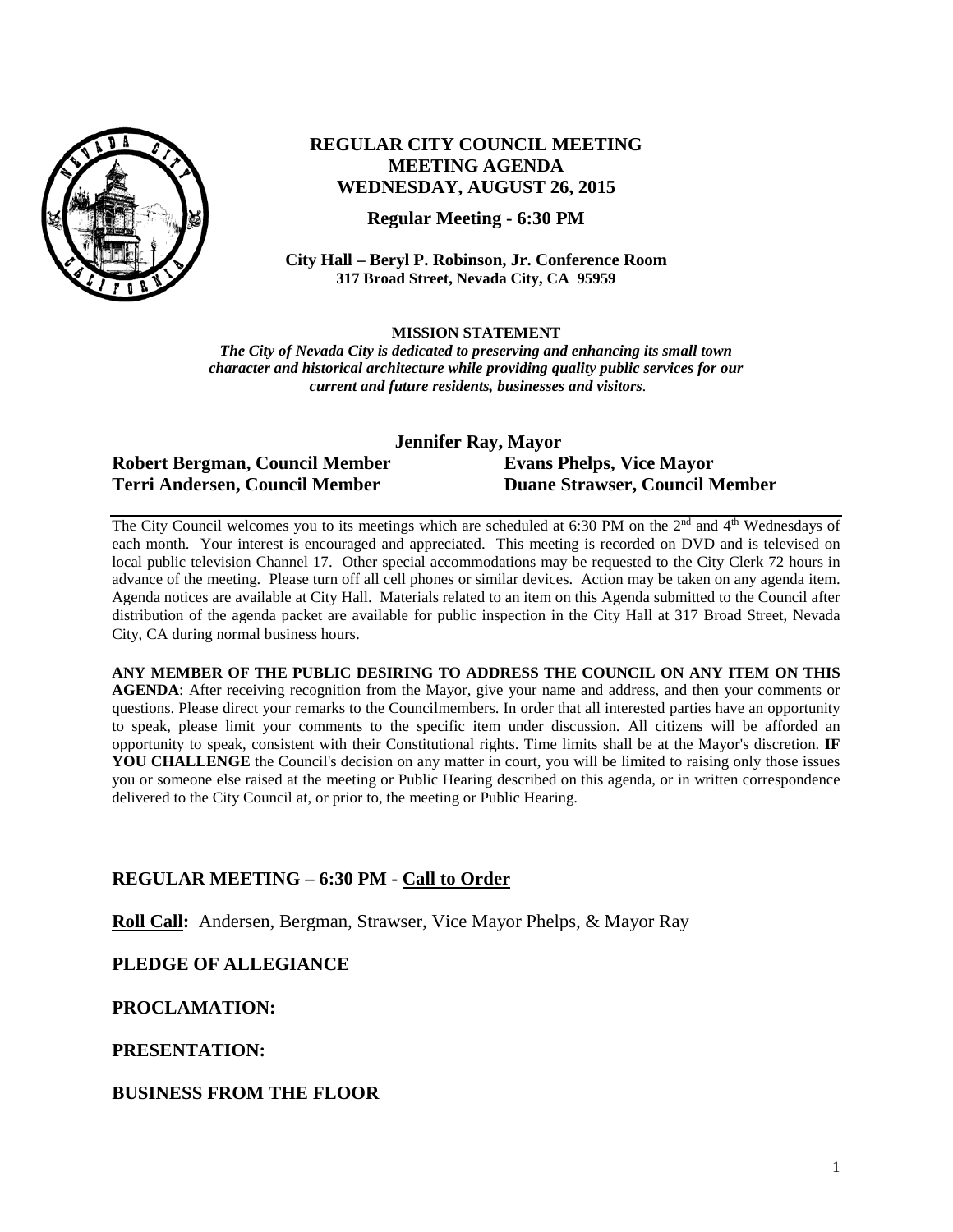## **1. PUBLIC COMMENT**

Under Government Code Section 54954.3, members of the public are entitled to address the City Council concerning any item within the Nevada City Council's subject matter jurisdiction. Comments on items NOT ON THE AGENDA are welcome at this time. Normally, public comments are limited to no more than three minutes each. **Except for certain specific exceptions, the City Council is prohibited from discussing or taking action on any item not appearing on the posted agenda.**

## **2. COUNCIL MEMBERS REQUESTED ITEMS AND COMMITTEE REPORTS:**

## **3. CONSENT ITEMS:**

All matters listed under the Consent Calendar are to be considered routine by the City Council and will be enacted by one motion in the form listed. There will be no separate discussion of these items unless, before the City Council votes on the motion to adopt, members of the Council, City staff or the public request specific items to be removed from the Consent Calendar for separate discussion and action.

- **A. Subject:** Award of Measure S Paving Contract **Recommendation:** Award the Measure S Paving Contract to Central Valley Engineering and Asphalts, Inc. of Roseville, CA in the amount of \$426,705 plus \$50,000 contingencies.
- **B. Subject:** Acceptance of Unrestricted Anonymous Donation of \$5,000 **Recommendation:** Pass a Motion accepting unrestricted anonymous donation of \$5,000.
- **C. Subject:** Declaring Three City Vehicles as Surplus **Recommendation:** Pass Resolution No. 2015-XX declaring the 2008 Ford Crown Victoria, 2001 Dodge Durango SUV, and 1985 GMC Sierra 1500 as surplus property and authorize the Assistant City Manager to salvage the surplus property by direct sale to BidCal.com Online Auctions.
- **D.** Subject: Quarterly Sales Tax Update 1<sup>st</sup> Quarter 2015 **Recommendation:** Receive and File
- **E. Subject:** Implementation of Land Management Plan for Hirschman's Pond Sierra Nevada Conservancy Proposition 84 Healthy Forests Grant Program **Recommendation:** Authorize Mayor to sign a Memorandum of Understanding (MOU) between Sierra Streams Institute (SSI) and the City of Nevada City Affirming Rights to Access and Responsibilities for the Hirschman's Pond Forest Health Project.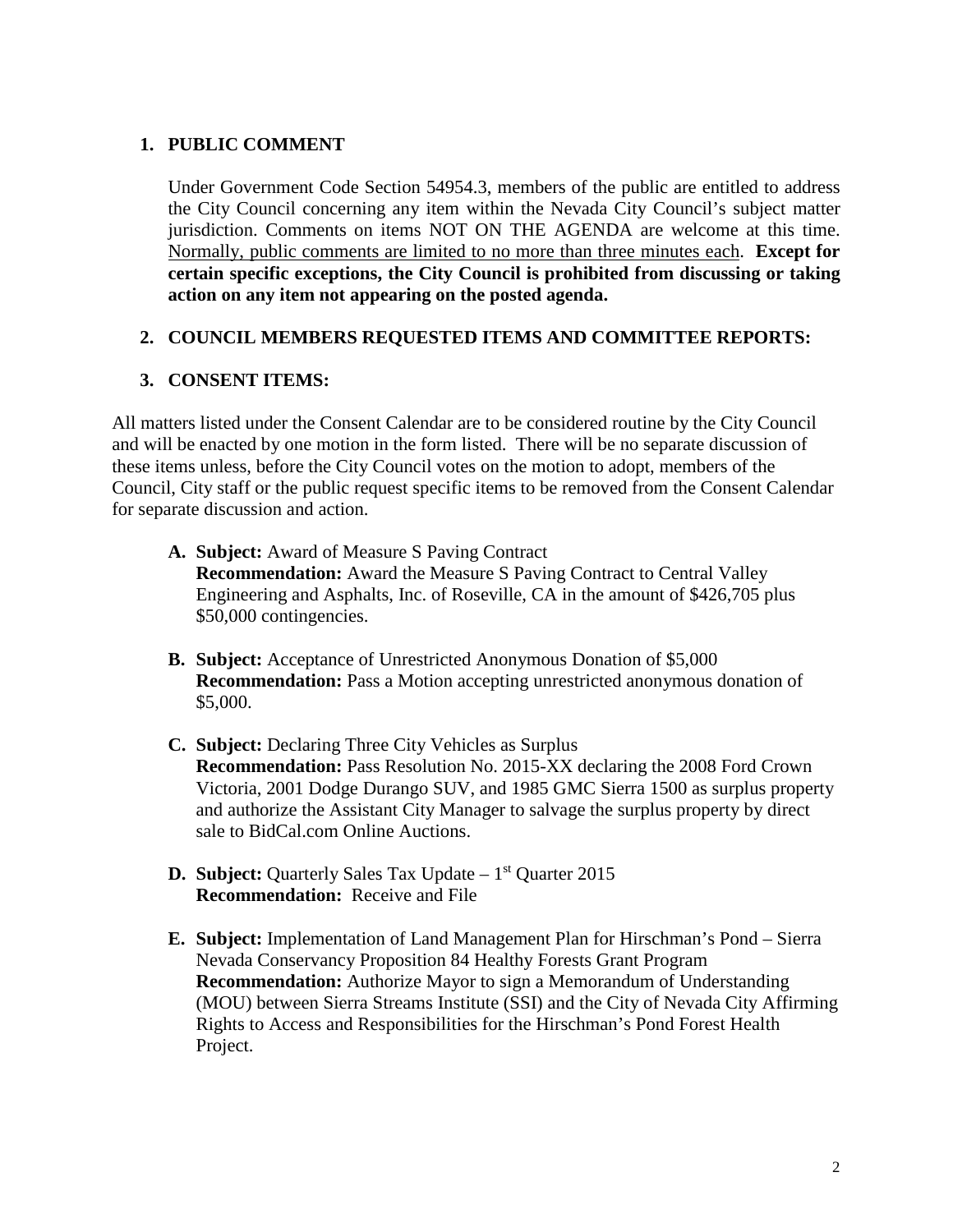- **F. Subject:** Creation of Land Management Plan for Sugarloaf Mountain Sierra Nevada Conservancy Proposition 84 Healthy Forests Grant Program **Recommendation:** Authorize Mayor to sign a letter of support for Sierra Streams Institute (SSI) to apply for funding to create a Land Management Plan for the Sugarloaf and Old Airport property.
- **G. Subject:** Bad Debt Write-Off for Fiscal Year 2014-15 **Recommendation:** Pass Resolution No. 2014-XX Approving Bad Debt Write-Off for Fiscal Year 2014-15.

## **4. APPROVAL OF ACTION MINUTES:**

**A.** City Council Meeting – August 12, 2015

## **5. DEPARTMENT REQUESTED ACTION ITEMS AND UPDATE REPORTS:**

#### **6. PUBLIC HEARINGS:**

**A. Subject:** Public Hearing to Consider Proposed Rezoning of Property located on Pello Lane, Nevada City, to add a "PD" Planned Development overlay to the existing "R2- AN-SC" zoning (Multiple-family/Annexed/Scenic Corridor) on said property, which contains 2.36 acres.

**Recommendation:** Hold the Public Hearing and, after consideration, adopt Ordinance 2015-XX rezoning the property by adding the "PD" Planned Development overlay as approved by the Planning Commission in 2006.

## **7. OLD BUSINESS:**

**A. Subject:** Consider a 15-year Extension of the Current Development Agreement between the City of Nevada City and Kenmawr-Nevada City LLC and Nevada City Tech Center, LLC (Second Reading)

**Recommendation:** Adopt Ordinance 2015-XX approving and extending the proposed 15-year extension of the current Development Agreement, and authorize the Mayor to sign the final draft of the extended Agreement.

## **8. NEW BUSINESS:**

- **A. Subject:** City Council Appointments for Fiscal Year 2015-2016 **Recommendation:** Appoint City Council Members to City and External Boards, Committees and Commissions for Fiscal Year 2015-2016.
- **B. Subject:** Proposal for Terrazzo Lights Pilot Project on Lower Commercial Street **Recommendation:** Authorize Nevada City Chamber of Commerce proposal for Terrazzo Lights Pilot Project on Lower Commercial Street.
- **C. Subject:** Nevada City Strategic Investment Fund